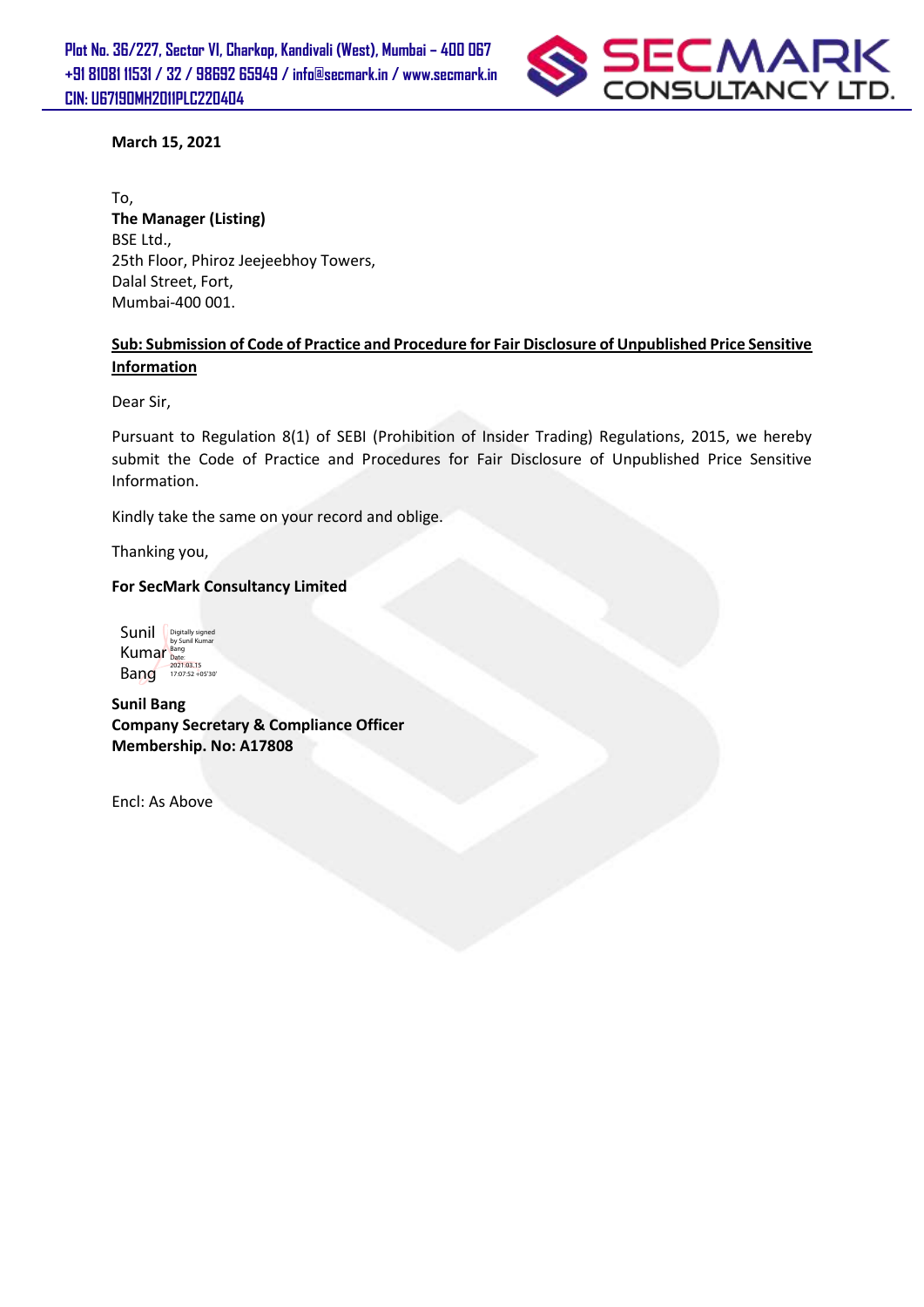Plot No. 36/227, Sector VI, Charkop, Kandivali (West), Mumbai – 400 067 +91 81081 11531 / 32 / 98692 65949 / info@SecMark.in / www.SecMark.in CIN: U67190MH2011PLC220404



## CODE OF PRACTICE

## AND

# PROCEDURES FOR FAIR DISCLOSURE

## OF UNPUBLISHED PRICE

# SENSITIVE INFORMATION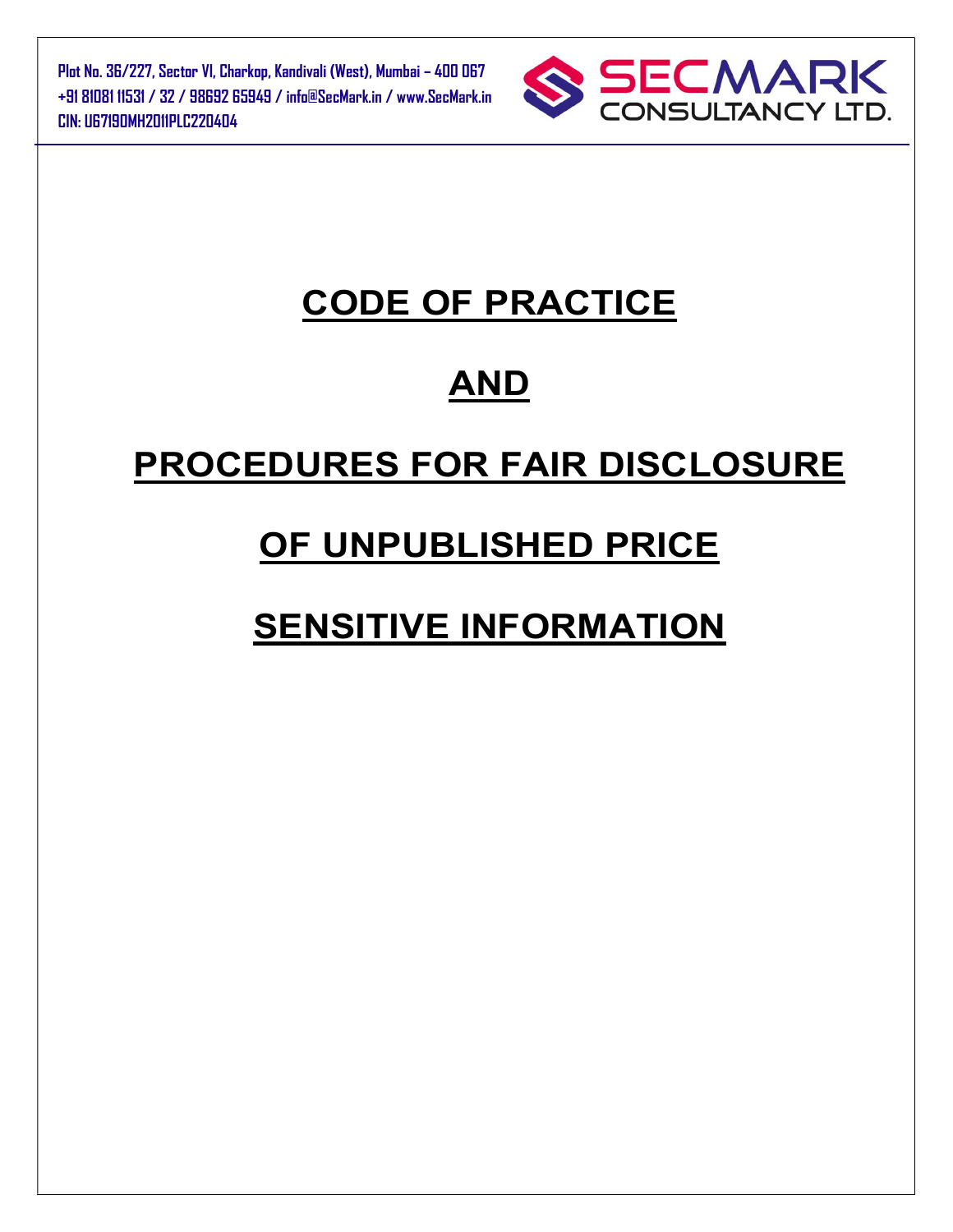

### CODE OF PRACTICE AND PROCEDURES FOR FAIR DISCLOSURE OF UNPUBLISHED PRICE SENSITIVE INFORMATION ("Code ")

### [Sub-regulation (1) of Regulation 8 of SEBI (Prohibition of Insider Trading) Regulations, 2015]

This Code is formulated on the principles, as set out in Schedule A to the SEBI (Prohibition of Insider Trading) Regulation, 2015.

#### Introduction:

The Securities and Exchange Board of India ("SEBI") has, in order to protect the interests of investors in general and to put in place a framework for prohibition of insider trading in securities of the Company and to strengthen the legal framework thereof, has issued the Securities and Exchange Board of India (Prohibition of Insider Trading) Regulations, 2015 ("the PIT Regulations") pursuant to the powers conferred on it under section 30 of the Securities and Exchange Board of India Act, 1992 ("SEBI Act"). The PIT Regulations has come into force with effect from 15<sup>th</sup> May 2015 and the same are applicable to all companies whose shares are listed on any recognized stock exchange.

The PIT Regulations provides that every listed company shall frame Code of Practices and Procedures for fair disclosure of Unpublished Price Sensitive Information in compliance with the principles of fair disclosure enumerated under Schedule A to the PIT Regulations.

This document embodies the Code of Practices and Procedures for fair disclosure of Unpublished Price Sensitive Information, as provided for under the PIT Regulations.

#### 1. Definitions:

- 1. "Company" means "Secmark Consultancy Limited"
- 2. "Insider" means any person who is: (i) A connected person (ii) In possession of or having access to Unpublished Price Sensitive Information. (iii) Any person who is in receipt of Unpublished Price Sensitive Information for legitimate purpose.
- 3. "Legitimate purpose" shall include sharing of Unpublished Price Sensitive Information in the ordinary course of business by an insider with partner(s), collaborator(s), lender (s),customer(s), supplier(s), merchant banker(s), legal adviser(s), auditor(s), insolvency professional(s) or other adviser(s) or consultant(s), provided that such sharing has not been carried out to evade or circumvent the prohibitions of the PIT Regulations and this code.
- 4. "Compliance Officer" means any senior officer, designated so and reporting to the Board of Directors, who is financially literate and is capable of appreciating requirements for legal and regulatory compliance under the SEBI (Prohibition of Insider Trading) Regulation, 2015 and who shall be responsible for compliance of policies, procedures, maintenance of records, monitoring adherence to the rules for the preservation of Unpublished Price Sensitive Information, monitoring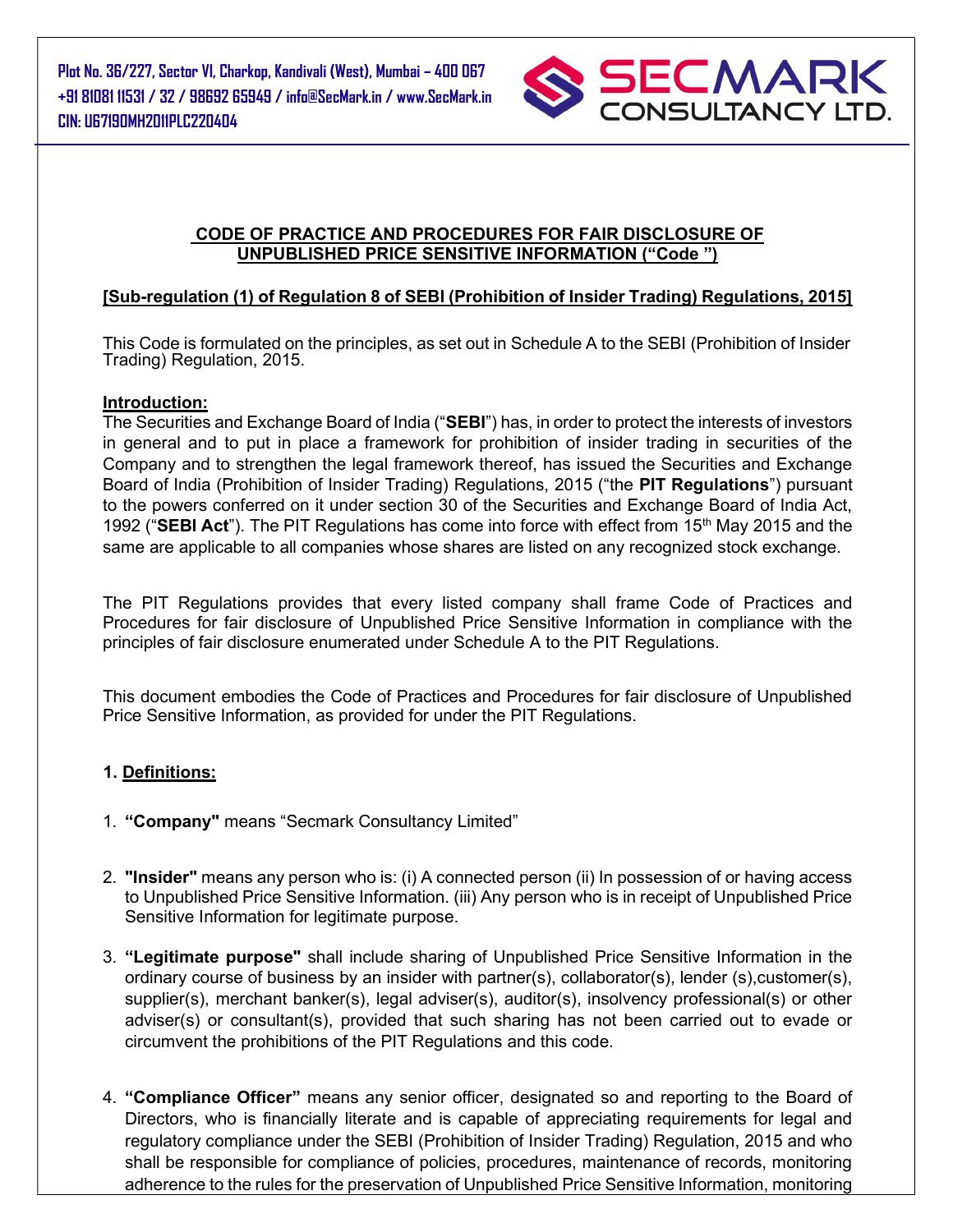Plot No. 36/227, Sector VI, Charkop, Kandivali (West), Mumbai – 400 067 +91 81081 11531 / 32 / 98692 65949 / info@SecMark.in / www.SecMark.in CIN: U67190MH2011PLC220404



of trades and the implementation of the codes specified in the SEBI (Prohibition of Insider Trading) Regulation, 2015, under the overall supervision of the Board of Directors of the Company.

- 5. "Unpublished Price Sensitive Information" ("UPSI") means any information, relating to a company or its securities, directly or indirectly, that is not generally available which upon becoming generally available, is likely to materially affect the price of the securities and shall, ordinarily including but not restricted to, information relating to the following:
	- i. financial results;
	- ii. dividends;
	- iii. change in capital structure;
	- iv. Mergers, de-mergers, acquisitions, delisting, disposals and expansion of business and such other transactions;
	- v. change in Key Managerial Personnel; and

Note: It is intended that information relating to a company or securities, that is not generally available would be Unpublished Price Sensitive Information if it is likely to materially affect the price upon coming into the public domain. The types of matters that would ordinarily give rise to Unpublished Price Sensitive Information have been listed above to give illustrative guidance of Unpublished Price Sensitive Information.

#### 2. Terms and definitions:

Words and expressions used and not defined in this Code but defined in Securities and Exchange Board of India (Prohibition of Insider Trading) Regulations, 2015, Securities and Exchange Board of India Act, 1992 (15 of 1992), the Securities Contracts (Regulation) Act, 1956 (42 of 1956), the Depositories Act, 1996 (22 of 1996) or the Companies Act, 2013 (18 of 2013) and rules and regulations made thereunder shall have the meanings respectively assigned to them in those legislation.

#### 3. Principles of Fair Disclosure:

For the purpose of prompt dissemination of the Information, the Company Secretary shall be the Chief Investor Relations Officer (CIRO).

CIRO shall deal with dissemination and disclosure of the Information. In addition to the CIRO, the Managing Director and Chief Financial Officer ("Designated authority") shall be the only other persons in the Company authorised to disseminate the Information and respond to the queries of stock exchanges, investors, news reports or request for verification of market rumors by regulatory authorities. No other person apart from the above shall disseminate such Information or respond to any queries of the media or investors, even if request for Information is made in an informal or casual manner.

CIRO shall oversee and coordinate timely disclosure of UPSI to stock exchanges on which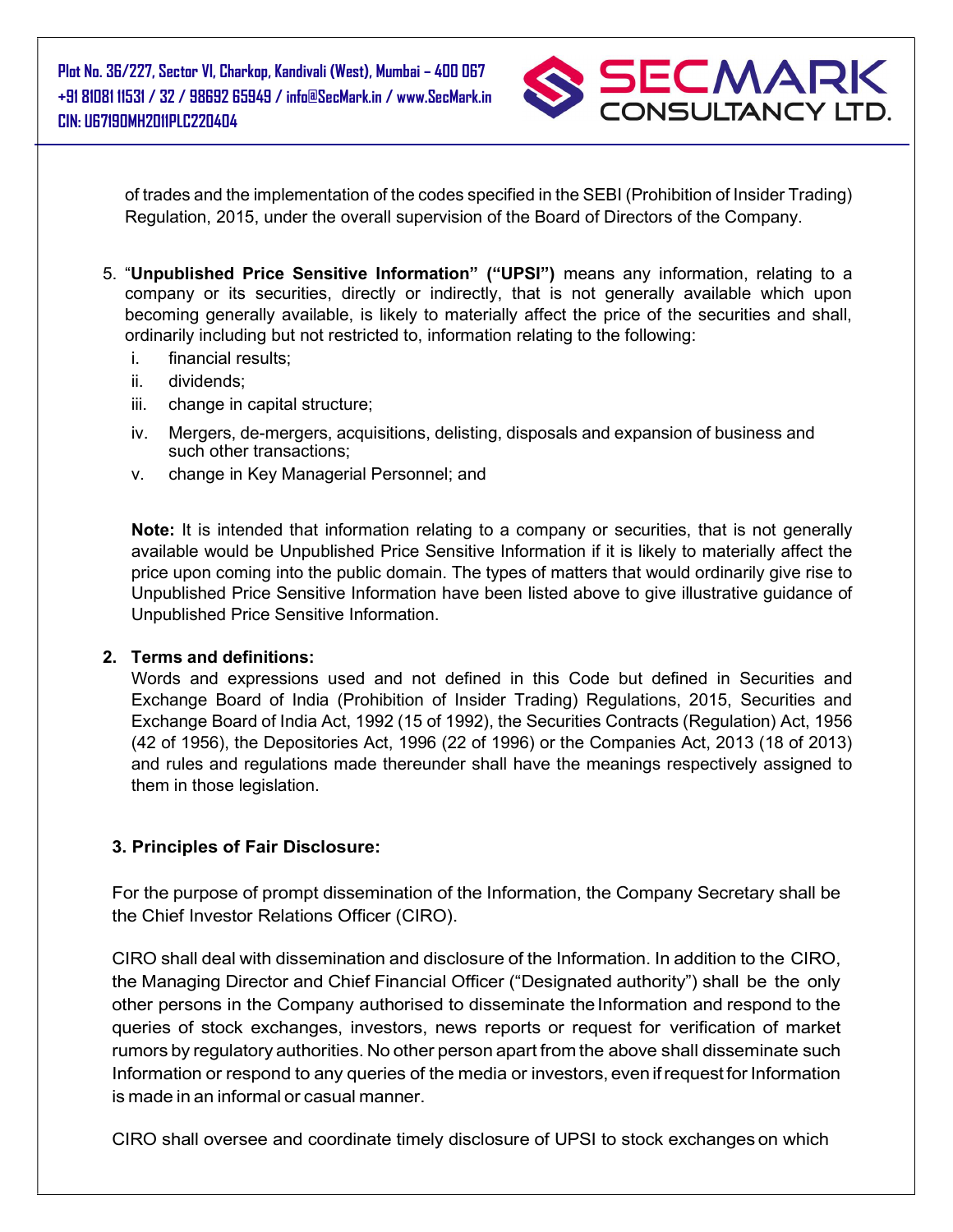

the Company is listed. Any disclosure or dissemination of UPSI shall require prior approval of CIRO.

CIRO shall ensure that:

- a) Disclosure to stock exchanges are made promptly;
- b) Key Corporate Announcements are disclosed on the website of the Company on www.secmark.in ;

In case any information is disclosed or disseminated without appropriate approvals, due to accidental omission, the concerned Employee/Director of the Company shall forthwith inform CIRO about such disclosure, irrespective of the fact whether such information was Price Sensitive Information or not.

In case if UPSI gets disclosed selectively inadvertently, CIRO shall ensure prompt dissemination of such UPSI to make it available for the Shareholders and public at large.

All the queries or requests for verification of market rumors by Regulatory Authorities shall be directed to CIRO. On receipt of such request(s), CIRO shall promptly consult the Chief Executive Officer/Chief Financial Officer/ Board of Directors and respond to the Regulatory Authority in an appropriate manner without any delay. In case the Chief Executive Officer/Chief Financial Officer/ Board of Directors deem it fit, CIRO shall make a public announcement for verifying or denying such rumors.

No Insider shall communicate, provide, or allow access to any Unpublished Price Sensitive Information, relating to a Company to any person including other insiders except where such communication is in furtherance of legitimate purposes, performance of duties or discharge of legal obligations.

No person shall procure from or cause the communication by any Insider of Unpublished Price Sensitive Information, relating to a company or securities listed or proposed to be listed, except in furtherance of legitimate purposes, performance of duties or discharge of legal obligations.

The term "legitimate purpose" shall include sharing of Unpublished Price Sensitive Information in the ordinary course of business by an Insider with partners, collaborators, lenders, customers, suppliers, merchant bankers, legal advisors, auditors, insolvency professionals or other advisors or consultants, provided that such sharing has not been carried out to evade or circumvent the prohibitions of PIT Regulations.

Any person in receipt of Unpublished Price Sensitive Information pursuant to a "legitimate purpose" shall be considered an "insider" for purposes of PIT Regulations and due notice shall be given to such persons to maintain confidentiality of such Unpublished Price Sensitive Information in compliance with PIT Regulations.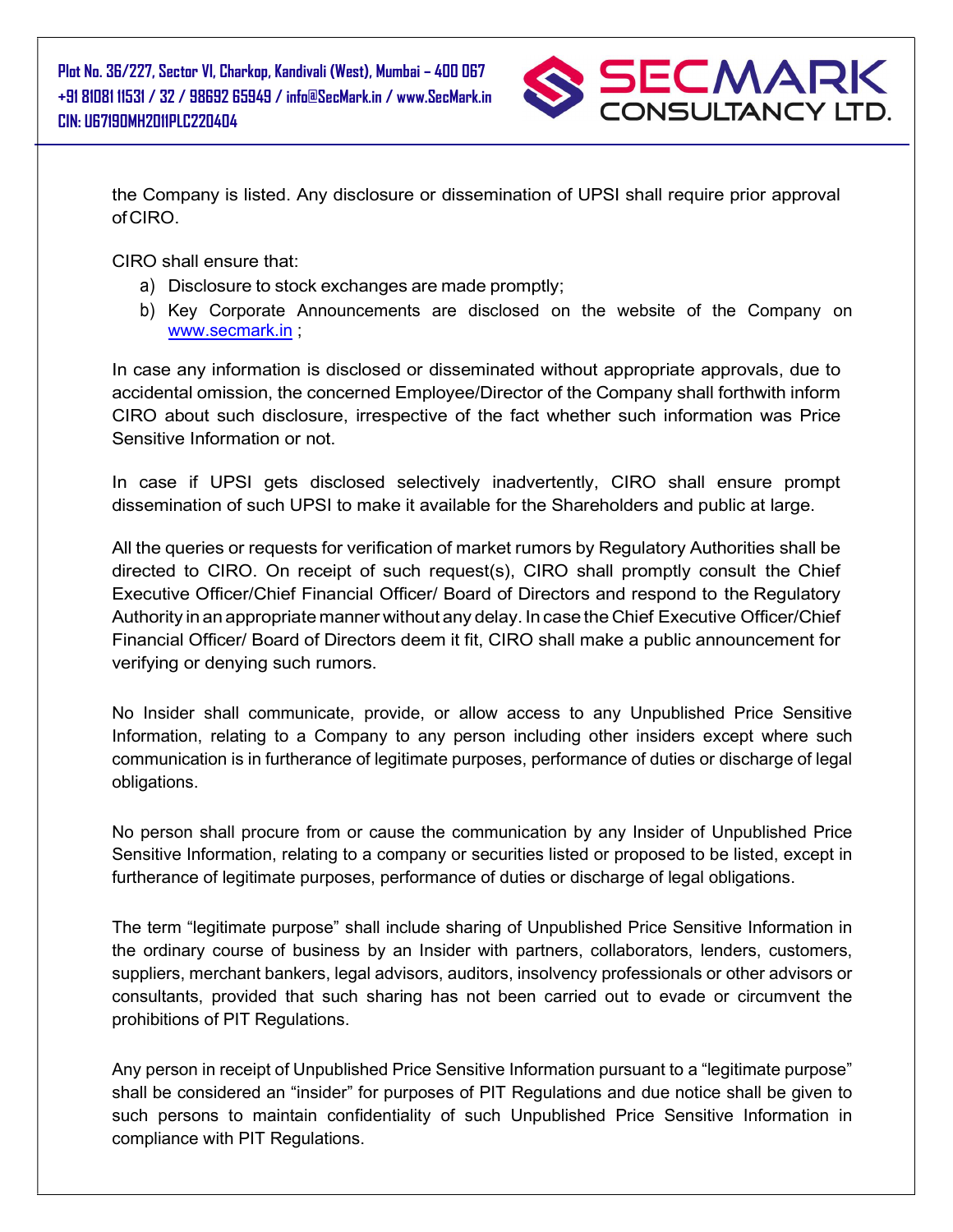

In order to ensure that the Company comply with this Code in letter and spirit, Guidelines prescribed in 'Annexure-A' shall be followed.

The Board of Directors, may, if thought necessary, amend this Code from time to time.

This Code shall be published on the official web site of the Company.

This Code and every subsequent modification, alteration or amendment made thereto, shall also be intimated to the Stock Exchange where the Securities of the Company are listed.

Date : November 12, 2020 Place : Mumbai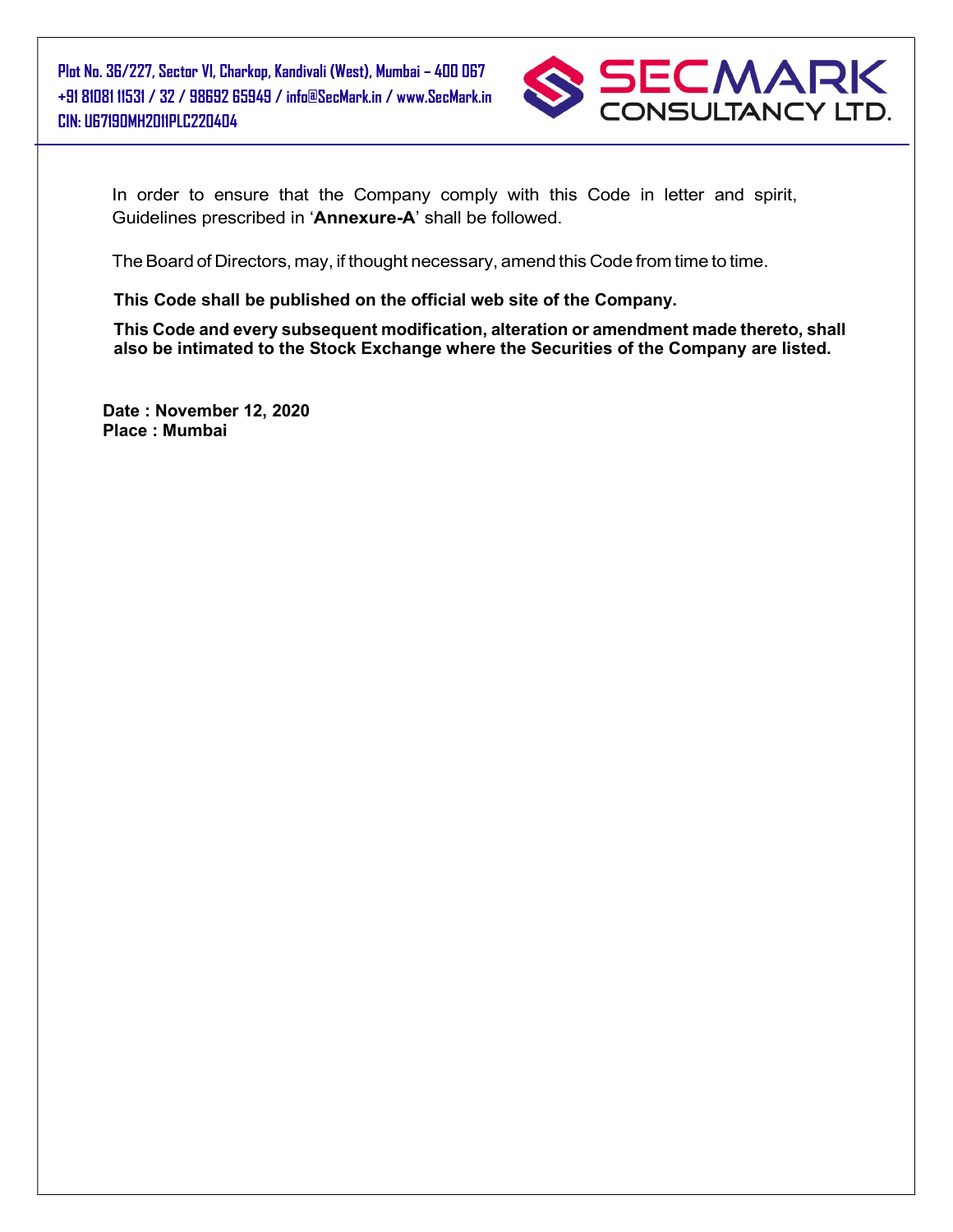Plot No. 36/227, Sector VI, Charkop, Kandivali (West), Mumbai – 400 067 +91 81081 11531 / 32 / 98692 65949 / info@secmark.in / www.secmark.in CIN: U67190MH2011PLC220404



## ANNEXURE-A

#### Disclosure/dissemination of Information

- A. It shall be ensured that only public information is made available to the analyst/research personnel/large investors like institutions. CIRO shall ensure that before providing any UPSI to the analyst, the same is disseminated in a uniform manner.
- B. The Company shall ensure that there is uniform and universal dissemination of unpublished price sensitive information to avoid selective disclosure.
- C. Transactions: In case of occurrence of transactions, CIRO shall ensure that the other party executes a written confidentiality and non-disclosure agreement, before any UPSI is disclosed to it. Such agreement should contain provisions which makes it mandatory for the other party to, inter alia, keep the disclosed UPSI as confidential until it is generally made available by the company and restrict its employees/representatives from trading in securities of the company, when in possession of UPSI.
- D. Recording of discussion-Transcripts or recordings of proceedings of meetings with Analysts and other investor relations conferences shall be uploaded /published on the website of the Company on www.secmark.in
- E. Handling of unanticipated questions The CIRO shall be careful when dealing with analysts' questions that raise issues outside the intended scope of discussion. Unanticipated questions shall be noted by the Authorised Officers and be responded later after consultation with CEO/Chief Financial Officer/BOD. If the answer includes UPSI, a public announcement should be made before responding to the same.

#### Need to know

CIRO shall overview to ensure that the confidentiality of all UPSI is strictly handled on a "Need to Know" basis. This means that the UPSI shall be disclosed only to those persons within the Company who need to know the same in the course of performance or discharge of their duties /obligations and whose possession of UPSI will not in any manner give rise to a conflict of interest or likelihood of misuse of the information.

All non-public information pertaining to the Company directly received by any Promoters, Directors, Employees, Authorised Persons and Connected Persons shall be immediately reported to the CIRO.